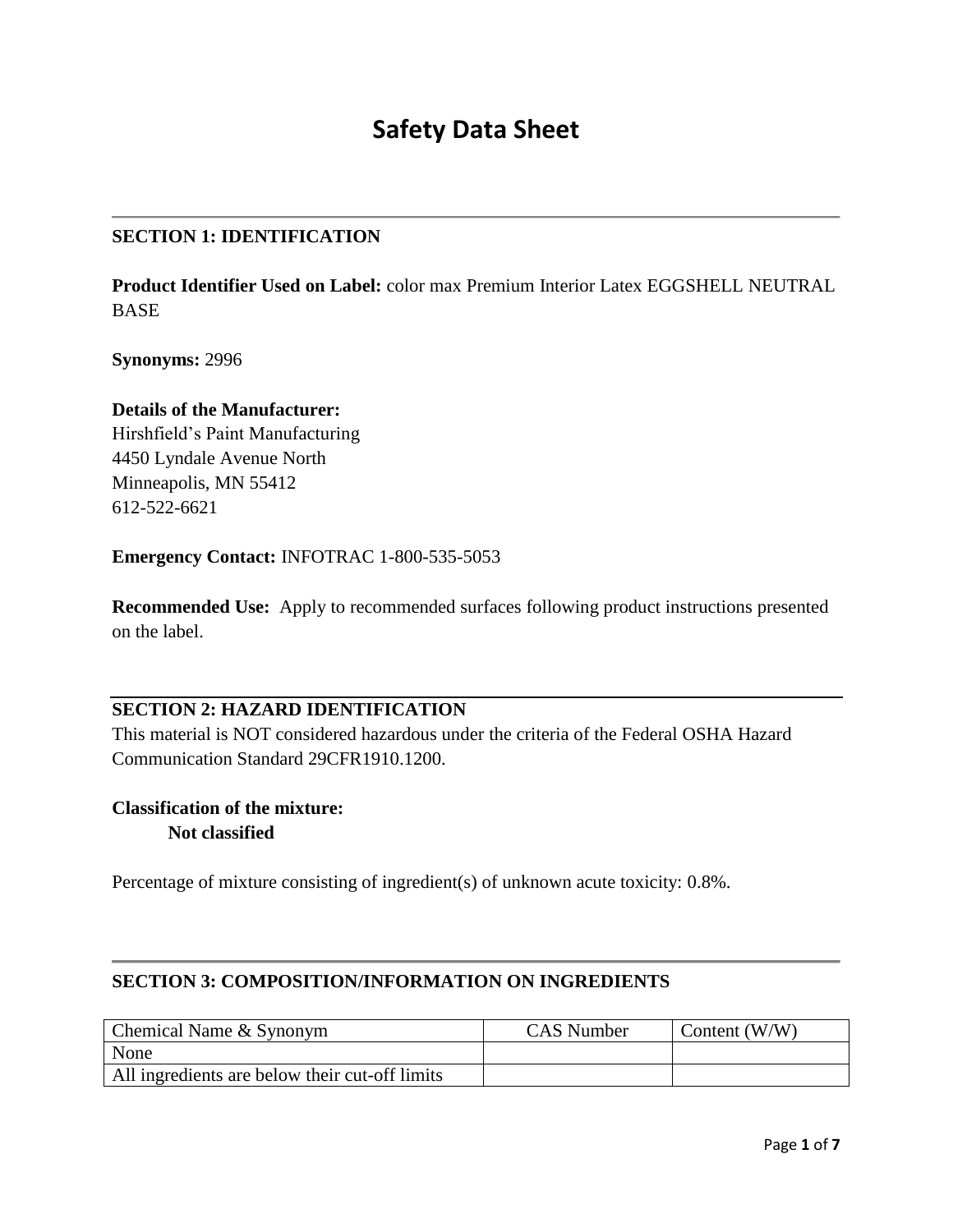## **SECTION 4: FIRST-AID MEASURES Description of first-aid measures**

**If Inhaled**: Move person to fresh air.

**If on skin**: Wash with plenty of soap and water.

**If in eyes**: Rinse cautiously with water for several minutes. Remove contact lenses, if present and easy to do. Continue rinsing.

**If ingested**: Rinse mouth. Seek medical attention.

**Most important symptoms/effects, both acute and delayed:** skin irritation and eye irritation. Additional important symptoms and effects are described in Section 11: Toxicology Information.

**Indication of immediate medical attention and special treatment needed when necessary Notes to physician:** No further relevant information available.

#### **SECTION 5: FIRE-FIGHTING MEASURES**

**Extinguishing Media:** Water spray jet, extinguishing powder, CO<sub>2</sub>, foam.

#### **Specific hazards arising from the mixture:**

**Hazardous combustion products:** Carbon monoxide, carbon dioxide, nitrogen oxides  $(NO<sub>x</sub>)$ , sulphur dioxide  $(SO<sub>2</sub>)$ .

#### **Special protective actions for fire-fighters**

**Protective equipment:** Wear protective clothing and self-contained respiratory protective device (SCBA).

## **SECTION 6: ACCIDENTAL RELEASE MEASURES**

#### **Personal precautions, protective equipment, and emergency procedures:**

Wear protective clothing including safety glasses/eye shields. Keep unprotected people away.

**Environmental precautions:** Contain all spills.Keep out of sewer, streams, lakes, and other groundwaters.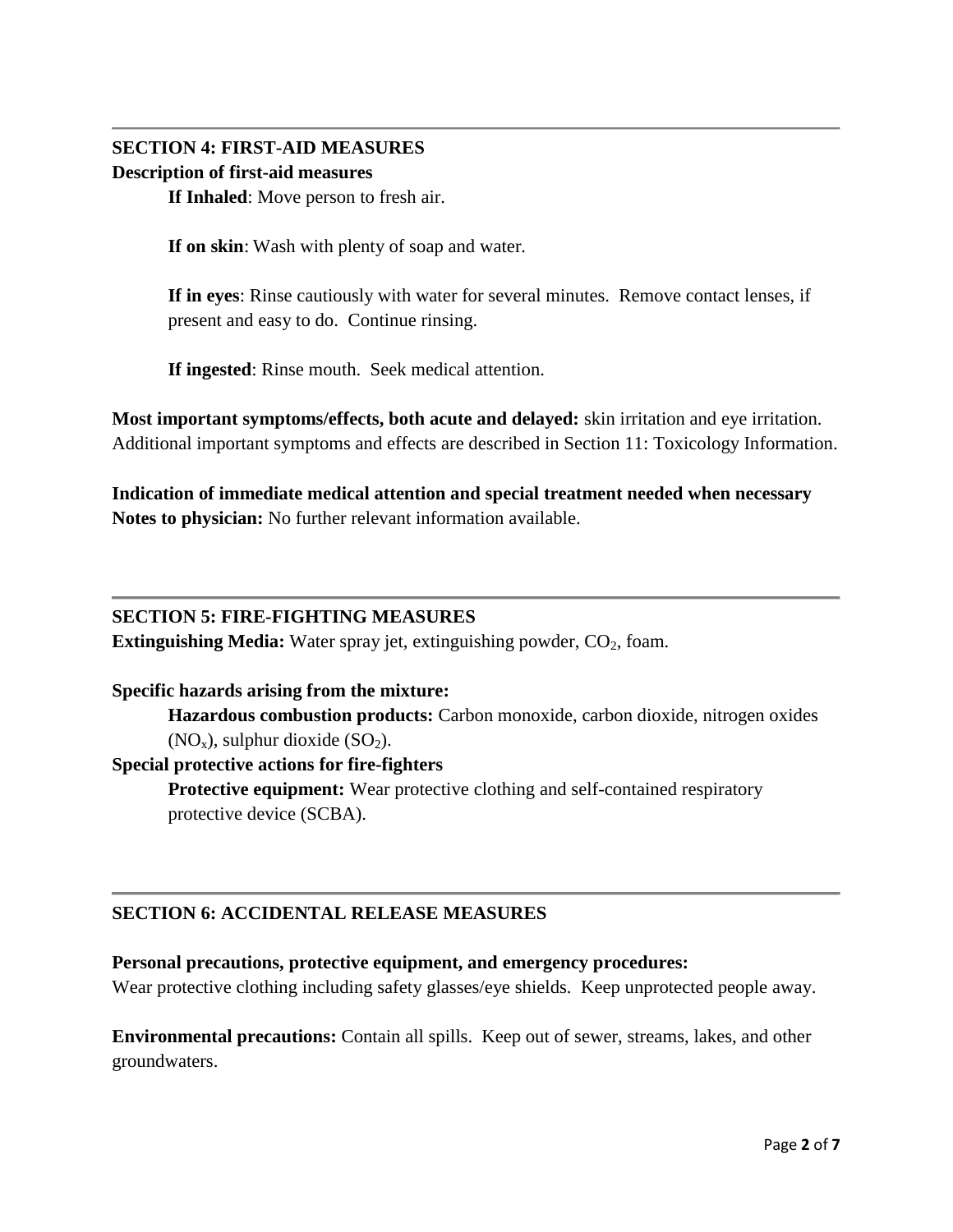**Methods and material for containment and cleaning up:** Contain all spills. Solidify with absorbent materials such as diatomaceous earth, clay, or vermiculite. Collect into suitable containers and dispose of properly. See Section 13: Disposal considerations.

#### **SECTION 7: HANDLING AND STORAGE**

**Precautions for safe handling:** Use appropriate personal protective equipment. See Section 8: Exposure controls/personal protection. If contacted on skin, wash affected area.

**Conditions for safe storage:** Keep container tightly closed when not in use. Keep from freezing. Store upright in original container protected from sunlight.

**SECTION 8: EXPOSURE CONTROLS/PERSONAL PROTECTION Control parameters:** Exposure limit data for the product is not available.

**Appropriate engineering controls:** Use local exhaust ventilation when product is used in a confined area to keep worker exposure below regulatory limits.

#### **Individual protection measures:**

**Eye/face protection:** Wear safety glasses with side shields.

**Skin protection:** Use protective clothing chemically resistant to this material.

**Hand protection:** Use gloves chemically resistant to the product when prolonged or frequent repeated contact could occur. Examples of preferred glove materials include: Natural rubber ("latex"), neoprene, nitrile/butadiene rubber ("nitrile" or "NBR"), polyethylene, ethyl vinyl alcohol laminate ("EVAL"), polyvinyl chloride ("PVC" or "vinyl"). The selection of a specific glove should also take into account other work to be performed with the glove, potential body reactions to glove material, and specifications/instructions by the glove manufacturer.

**Respiratory protection:** If local exhaust or other engineering controls are not used, use a properly fitted NIOSH approved mask.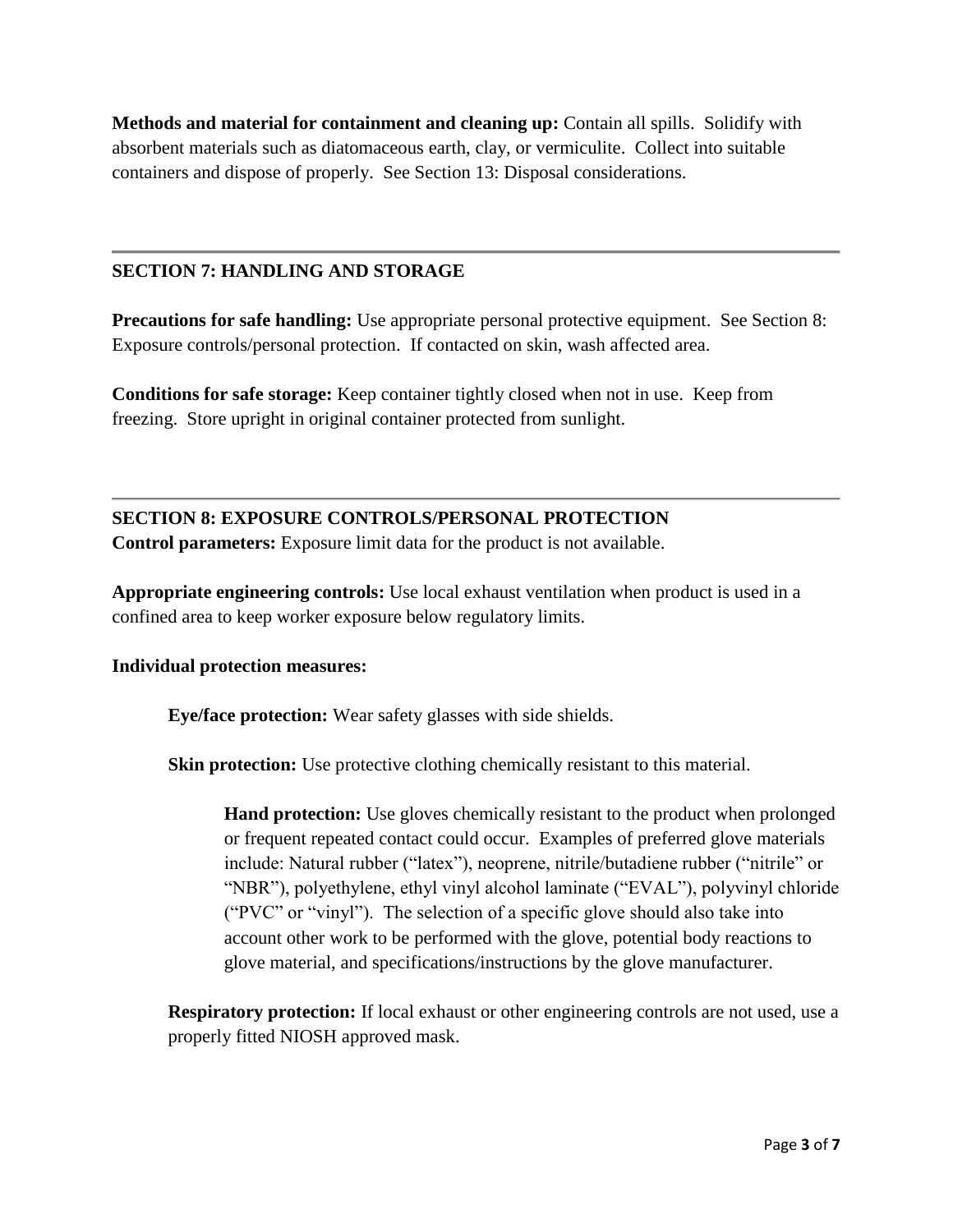## **SECTION 9: PHYSICAL AND CHEMICAL PROPERTIES**

| Appearance                                   | Pale white liquid                       |
|----------------------------------------------|-----------------------------------------|
| Upper/lower flammability or explosive limits | no data available                       |
| Odor                                         | Mild latex                              |
| Odor threshold                               | no data available                       |
| pH                                           | 8.5                                     |
| Melting pint/freezing point                  | $0^{\circ}$ C (32 $^{\circ}$ F) water t |
| Initial boiling point and boiling range      | $100^{\circ}$ C (212 °F) water          |
| Flash point                                  | >93 °C (199 °F)                         |
| Evaporation rate (butyl acetate=1)           | $<1.00$ , water                         |
| Flammability                                 | no data available                       |
| Upper/lower flammability or explosive limits | no data available                       |
| Vapor pressure                               | no data available                       |
| Vapor density                                | no data available                       |
| Relative density                             | 1.1                                     |
| Solubility(ies)                              | no data available                       |
| Partition coefficient: n-octanol/water       | no data available                       |
| Auto-ignition temperature                    | no data available                       |
| Decomposition temperature                    | no data available                       |
| Viscosity                                    | 115 KU                                  |

## **SECTION 10: STABILITY AND REACTIVITY**

#### **Reactivity**

Not reactive under recommended conditions of storage and handling.

#### **Chemical stability**

Stable under normal ambient temperature and conditions while in storage and being handled.

**Possibility of hazardous reactions:** None known. Product will not undergo hazardous polymerization.

**Conditions to avoid:** Excessive heat which may cause container to rupture.

**Incompatible materials:** There are no known materials that are incompatible with this product.

**Hazardous decomposition materials:** Thermal decomposition may yield monomers, carbon monoxide, carbon dioxide, nitrogen oxides (NOx), and sulphur dioxide  $(SO<sub>2</sub>)$ .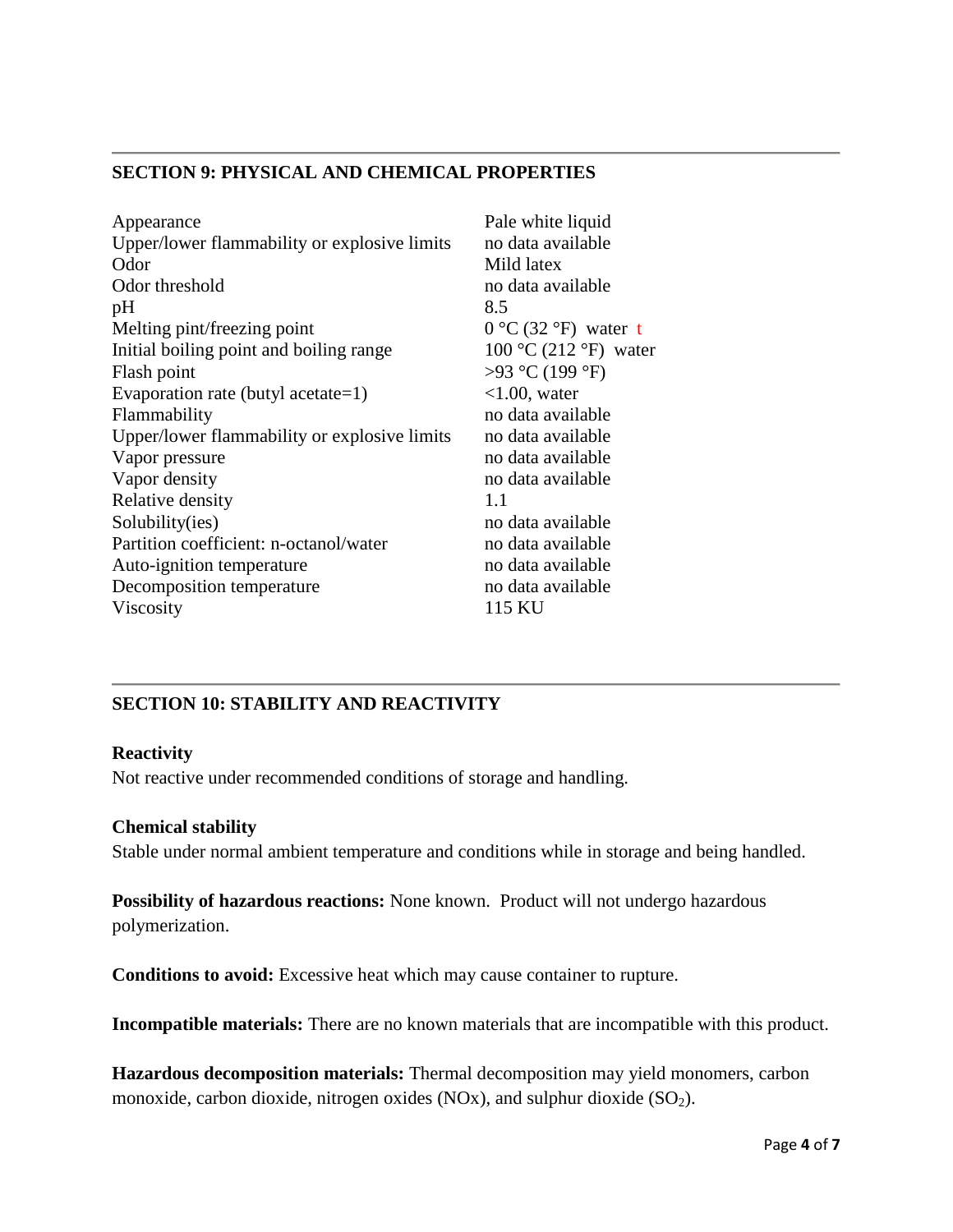## **SECTION 11: TOXICOLOGICAL INFORMATION**

*Toxicological information on the components of this product appears in this section when such data is available.*

## **Toxicological Information on product:**

**Acute toxicity:** No data available. Based on ingredients and their concentrations in the product, the product is not classified as acutely toxic.

**Skin corrosion/irritation:** No data available. Based on ingredients and their concentrations in the product, the product is not classified for skin corrosion/irritation.

**Serious eye damage/irritation:** No data available. Based on ingredients and their

concentrations in the product, the product is not classified for serious eye damage/irritation.

**Respiratory or skin sensitization:** No data available. Based on ingredients and their concentrations in the product, the product is not classified for respiratory or skin sensitization. **Germ cell mutagenicity:** No data available. Based on ingredients and their concentrations in the product, the product is not classified for germ cell mutagenicity.

**Carcinogenicity:** No data available. Based on ingredients and their concentrations in the product, the product is not classified for carcinogenicity.

**Reproductive toxicity:** No data available. Based on ingredients and their concentrations in the product, the product is not classified for reproductive toxicity.

**Specific Target Organ Toxicity (STOT)-single exposure:** No data available. Based on ingredients and their concentrations in the product, the product not classified for STOT- single exposure.

**Specific Target Organ Toxicity (STOT)-repeated exposure:** No data available. Based on ingredients and their concentrations in the product, the product is not classified for STOTrepeated exposure.

**Aspiration hazard:** No data available. Based on ingredients, their concentrations in the product, and the viscosity of the product, the product is not classified as an aspiration hazard.

## **Likely routes of exposure and effects of that exposure**

**Inhalation:** No data available. **Ingestion:** No data available. **Skin contact:** No data available. **Eye contact:** No data available.

**Additional information:** No data are available for this material. The information shown is based on the profiles of the ingredients and their concentrations in the product.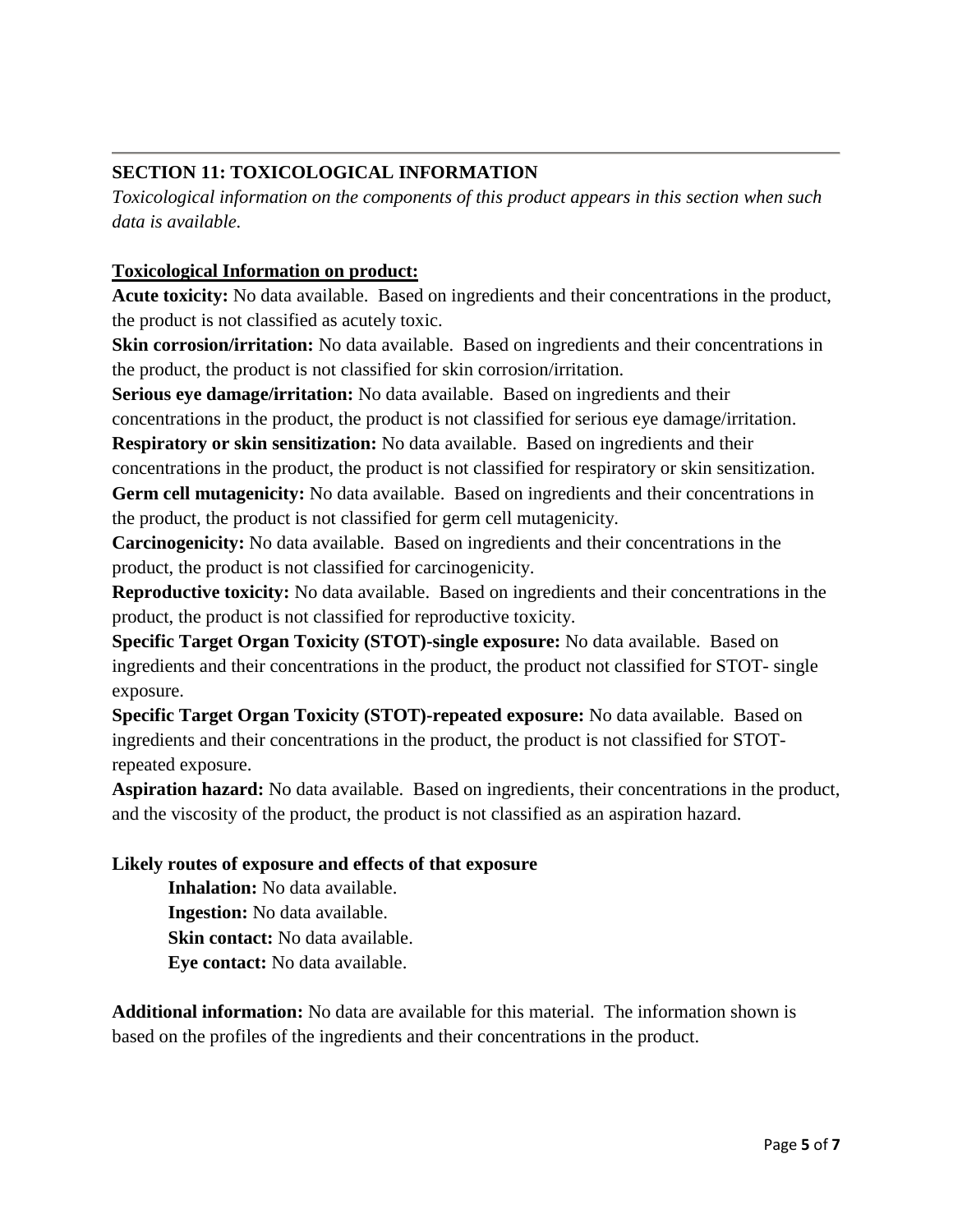## **SECTION 12: ECOLOGICAL INFORMATION**

*Ecotoxicological information on this product appears in this section when such data is available.*

**Toxicity:** No data available. **Persistence and degradability:** No data available. **Bioaccumulative potential:** No data available. **Mobility in soil:** No data available. **Other adverse effects:** No data available.

## **SECTION 13: DISPOSAL CONSIDERATIONS**

**Disposal methods**: DO NOT DUMP IN ANY SEWERS, ON THE GROUND, OR INTO ANY BODY OF WATER. All disposal practices must be in compliance with all Federal, State, and local laws and regulations. Wear proper protective equipment. See Section 8: Exposure controls/personal protection.

## **SECTION 14: TRANSPORT INFORMATION**

**DOT Classification:** Not classified **UN proper shipping name:** Not regulated **UN Code:** Not regulated. **UN Transport hazard class:** Not classified **Packing group number:** Not regulated

## **SECTION 15: REGULATORY INFORMATION**

**OSHA Hazard Communication Standard:** This product is not considered hazardous under OSHA Hazard Communication Standard (29CFR1910.1200).

**Superfund Amendments and Reauthorization Act of 1986 Title III (Emergency Planning and Community Right-to Know Act of 1986,) Sections 313 (SARA 313): Components:** none